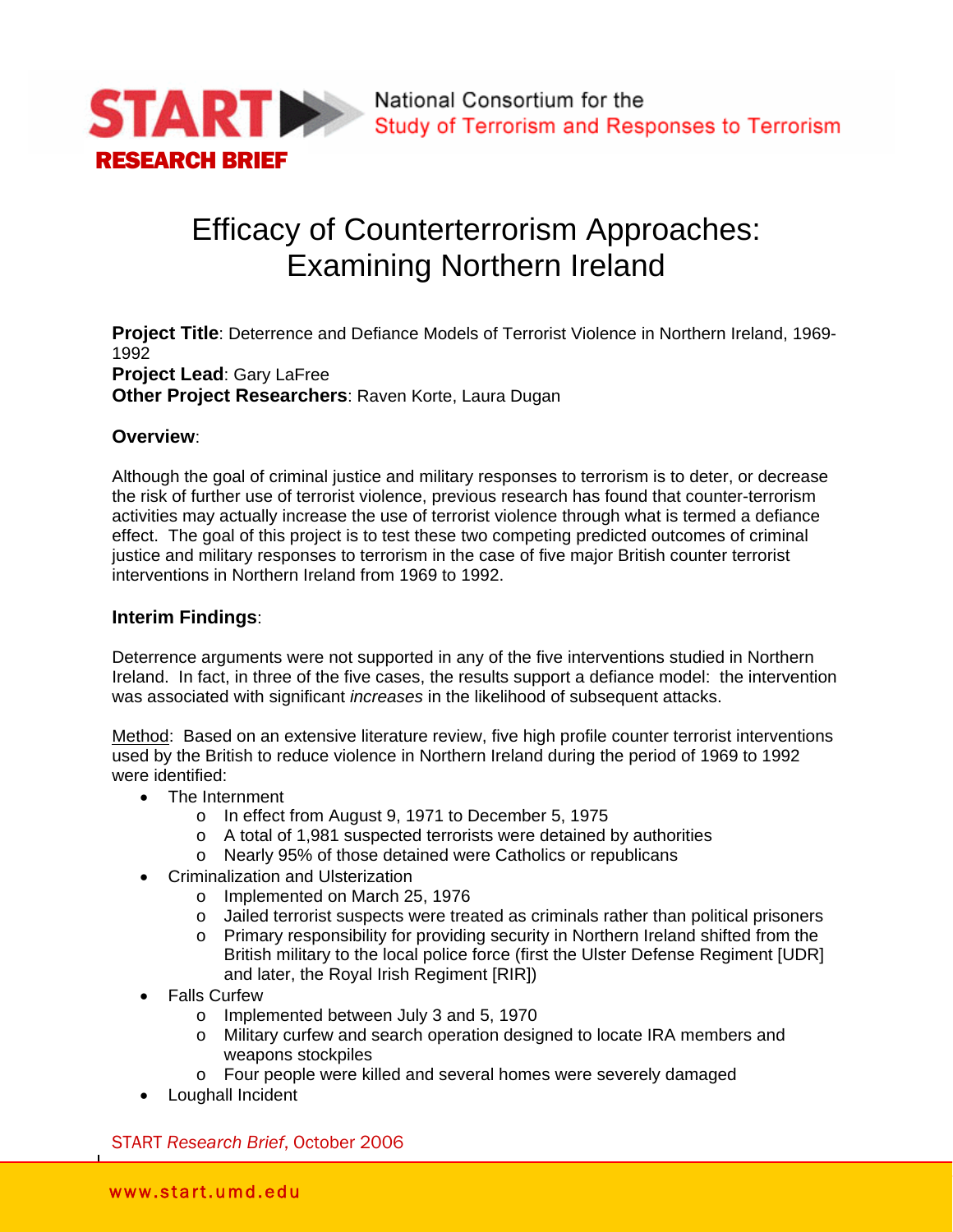- o Occurred May 8, 1987
- o Involved a planned ambush carried out by the British Special Air Service (SAS)
- o Eight IRA paramilitary group members were killed
- Gibralter Incident
	- o Occurred March 6, 1988
	- o British SAS shot and killed three IRA members as part of a planned military operation
	- o Critics claimed that the SAS gave no warning before the attack, thus suggesting that it amounted to state-sponsored assassination



Terrorist Activity by Republican Groups in Northern Ireland, 1969-1992

Data: The primary analysis is based on 2,603 terrorist incidents claimed by republican groups from 1969 to 1992 drawn from the Global Terrorism Database and supplemented by additional cases available from the Conflict Archive on the Internet. In addition, 725 terrorist attacks claimed by loyalist groups were examined during the same period.

Implications for Policy Community and Counter Terrorism Strategists: These results highlight the importance of considering defiance as well as deterrence outcomes when designing and implementing effective policies for combating terrorism. They also support the argument that **imposing harsh criminal justice and military interventions to reduce terrorism may well be counterproductive**. Future strategies should focus on alternatives that support rather than undermine the perceived legitimacy of state authority, such as recent British policies aimed at the use of bi-governmentalism, consociation and federalizing institutions.

## **Future Directions**:

Future studies should focus on identifying and examining key factors in counterterrorism responses that influence deterrent (decreasing future events) and defiant (increasing future events) outcomes, including:

- The perceived fairness of a counterterrorist response
	- o Deterrence may be stronger and defiance weaker in situations where individuals feel that punishments or interventions are reasonable, equal and fair

START *Research Brief*, October 2006